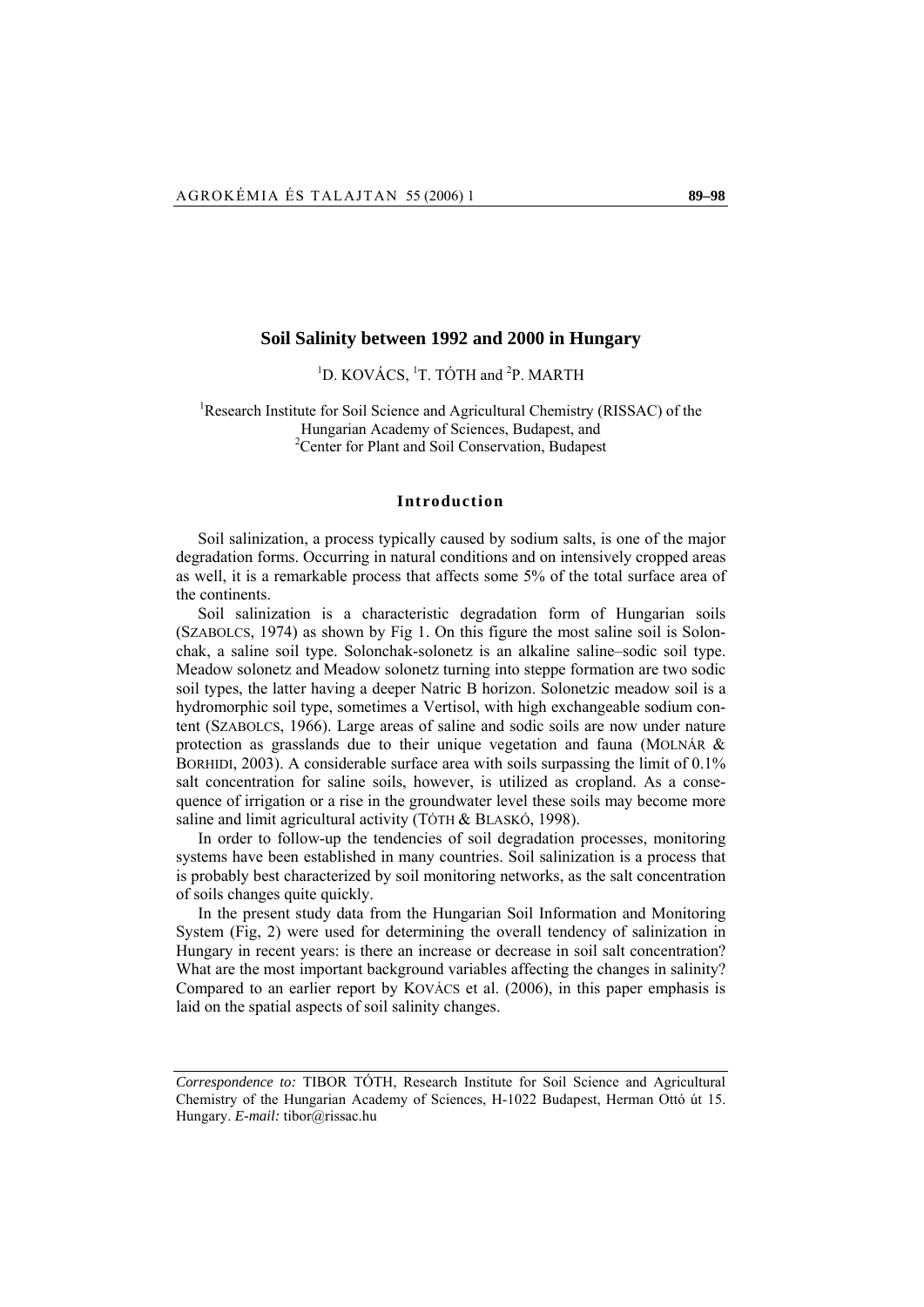

*Fig. 1*  Map of salt affected soils in Hungary

#### **Materials and Methods**

In the Hungarian Soil Information and Monitoring System the sampling period is 1, 3 or 6 years (VÁRALLYAY et al., 1995) according to the soil type and variable. A parameter was selected that is analyzed with yearly frequency in each genetic soil horizon: soil salt concentration.

The system consists of 1236 points (Fig. 2) representing the geographical regions of the country as well as different land use types. Among those, 865 points are in agricultural lands. The first period of monitoring was carried out between 1992 and 2000 by successive sampling of the soils' genetic horizons at one point identified with a simple Global Positioning Satellite device with the lateral precision of 5–10 m. The present paper treats only salt affected soils, which are found typically in the Great Hungarian Plain, that is the valley of the Danube and Tisza Rivers. As characteristic for the country, the most saline and sodic profiles were located on grassland and the less saline ones on cropland.

The points were sampled every year between 15 September and 15 October from the depths of the soil genetic horizons, which were established during the 1992 survey and the samples were dried and analyzed (VÁRALLYAY et al., 1995). Soil salt concentration was determined by measuring the electrical conductivity of nearly water-saturated paste (reaching the lower plasticity status as defined by Arany, or  $K_A$  value).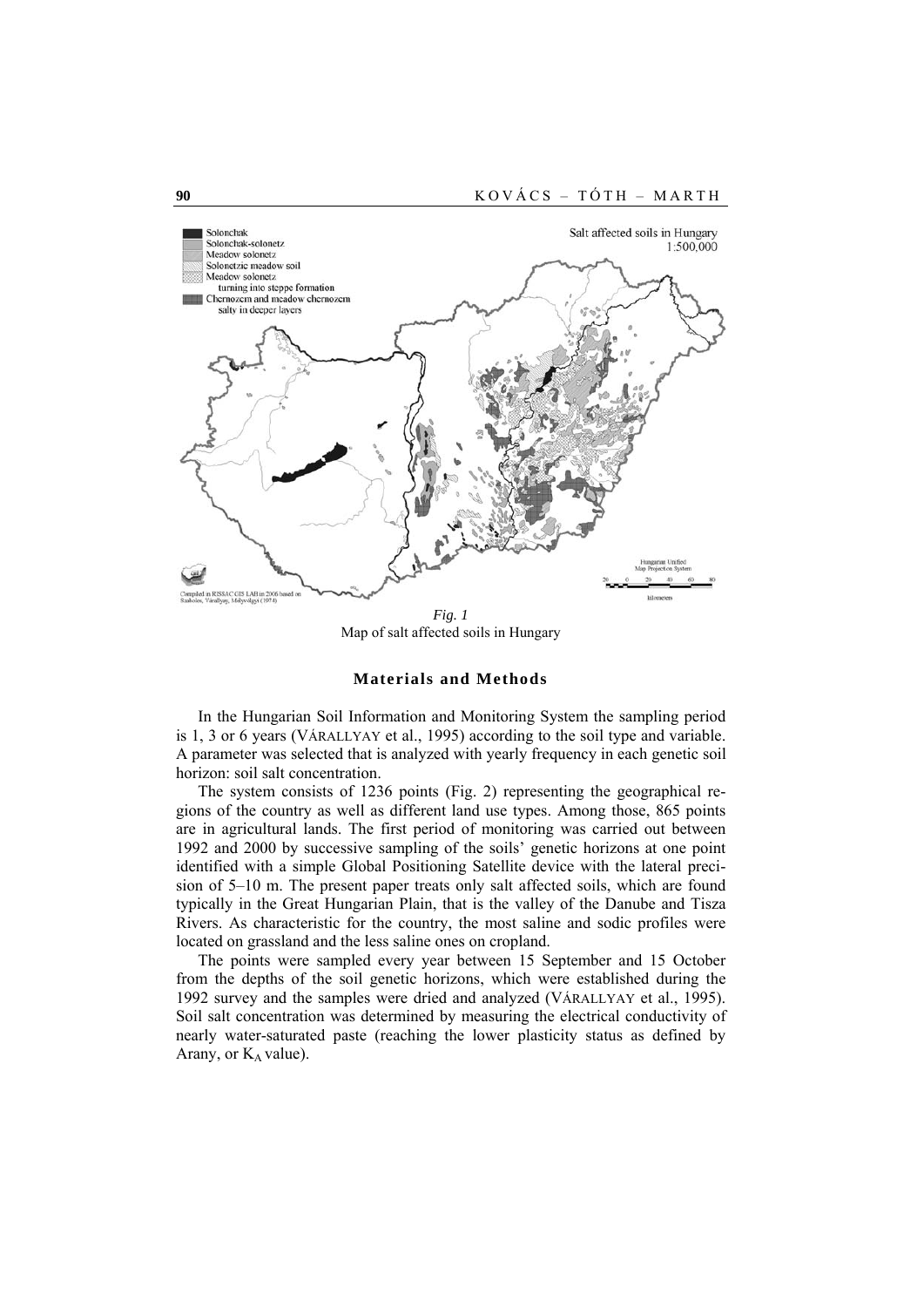

*Fig. 2*  Sampling points of the Hungarian Soil Information and Monitoring System and location of observation stations for groundwater depth and meteorology

| Table 1                                                                          |
|----------------------------------------------------------------------------------|
| Distribution of profiles monitored in areas belonging to groundwater observation |
| stations, indicating the pattern of yearly soil salinity change                  |

| Pattern of                   | Groundwater observation station |          |                |        |                |                  |  |  |  |  |
|------------------------------|---------------------------------|----------|----------------|--------|----------------|------------------|--|--|--|--|
| yearly<br>salinity<br>change | Békéscsaba                      | Debrecen | Kecskemét      | Szeged | <b>Szolnok</b> | Active<br>Margin |  |  |  |  |
|                              |                                 |          |                |        |                | 16               |  |  |  |  |
|                              |                                 |          |                |        |                |                  |  |  |  |  |
|                              |                                 |          |                |        |                |                  |  |  |  |  |
|                              |                                 |          |                |        |                |                  |  |  |  |  |
| М                            |                                 |          |                |        |                | 14               |  |  |  |  |
| N                            |                                 |          |                |        |                |                  |  |  |  |  |
|                              |                                 |          |                |        |                |                  |  |  |  |  |
| Λ                            |                                 |          |                |        |                |                  |  |  |  |  |
| W                            |                                 |          | $\mathfrak{D}$ |        |                | 9                |  |  |  |  |
| Active<br>Margin             | 12                              | 24       | 15             |        | 10             | 68               |  |  |  |  |

*Remark:* The letters' main form shows the pattern of yearly changes in soil salinity in the  $2<sup>nd</sup>$ and 3<sup>rd</sup> genetic horizon during the monitoring period between 1992 and 2000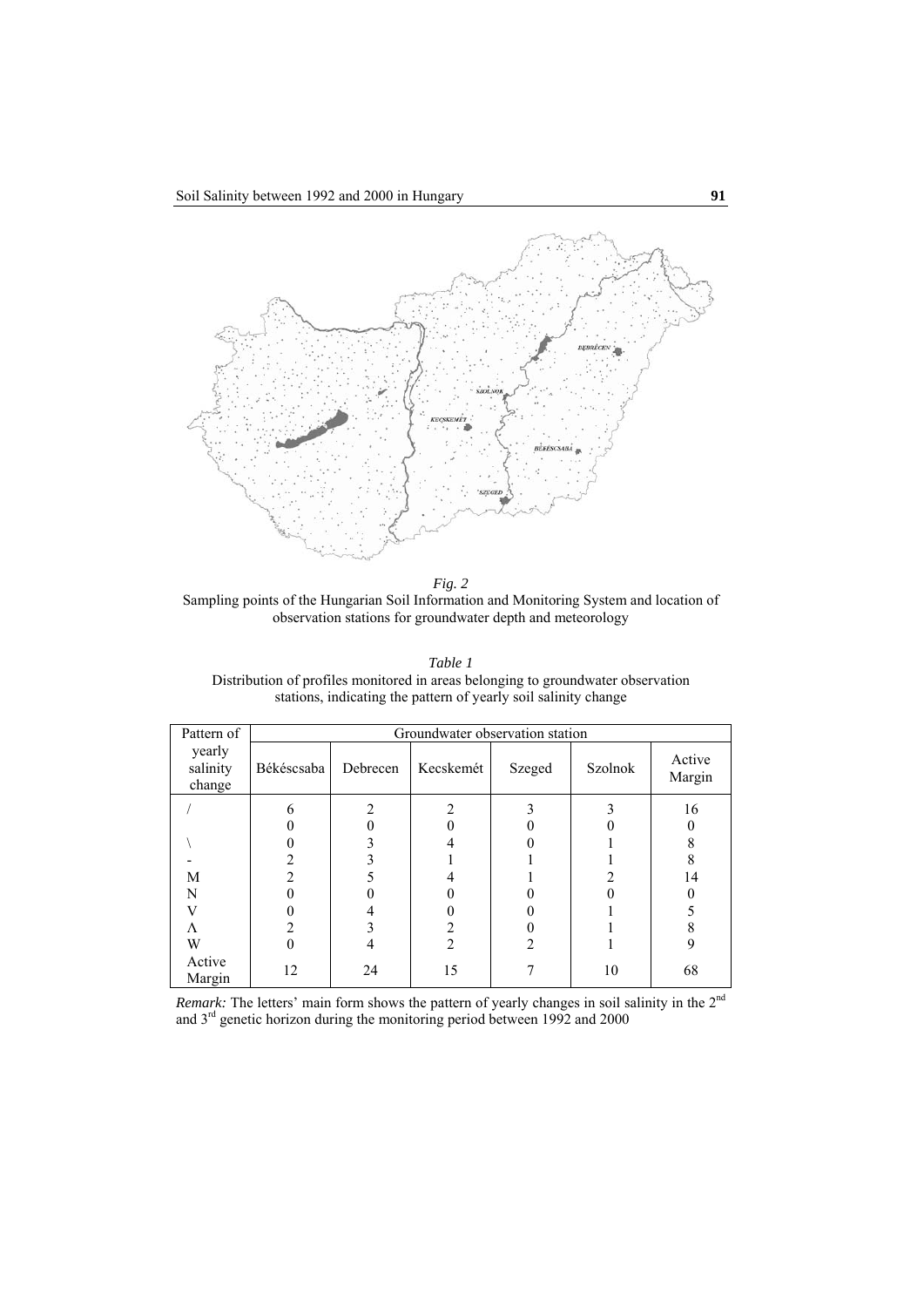The mechanism of soil salinization is basically well understood for the conditions of the Great Hungarian Plain. Earlier the most important factors affecting soil salinization had been pointed out for the region. Single most important factors are the depth of saline groundwater (DARAB, 1967) and the salt concentration of the groundwater itself, as it has been shown for other regions as well (FULLERTON  $\&$ PAWLUK, 1987, GATES et al., 2002.). The resulting soil salinity is affected by the continuous changes in atmospheric conditions (VÁRALLYAY, 1966).

For the present study the most changeable parameters, the meteorological variables and the groundwater depth were selected as background parameters, which have the greatest effect on soil salinization. The groundwater data were collected from published data of the Water Resources Research Centre (VITUKI), Budapest. Data of the following groundwater observation wells were used: Békéscsaba Well No. 2817, Kecskemét Well No. 1391, Szeged Well No. 2484, Szolnok Well No. 2214, Debrecen Well No. 2609. Meteorological data were obtained for the same settlements with the contribution of the Department of Meteorology of the Szeged University and the Southern Transdanubian Regional Center of the Hungarian Meteorological Service.

The patterns of yearly soil salinity changes often showed peaks that were unexplainable by the background parameters, these are evident effects of spatial variability, which are not completely unavoidable with repeated borings based on a simple GPS device. The independent study between 1997 and 2002 by TÓTH and KUTI (2002) in a quite homogeneous area of a solonetz soil indicated that the yearly scatter (of October as shown by circles on Fig. 3) in the second genetic horizon was



*Fig. 3* 

Pattern of monthly salinity (EC2.5) changes in the 10–20 cm (second) and 30–40 cm (third) genetic horizon of a crusty meadow solonetz (Apaj, Hungary) located in a homogeneous grassland with the indication (O) of each October sampling between 1997 and 2002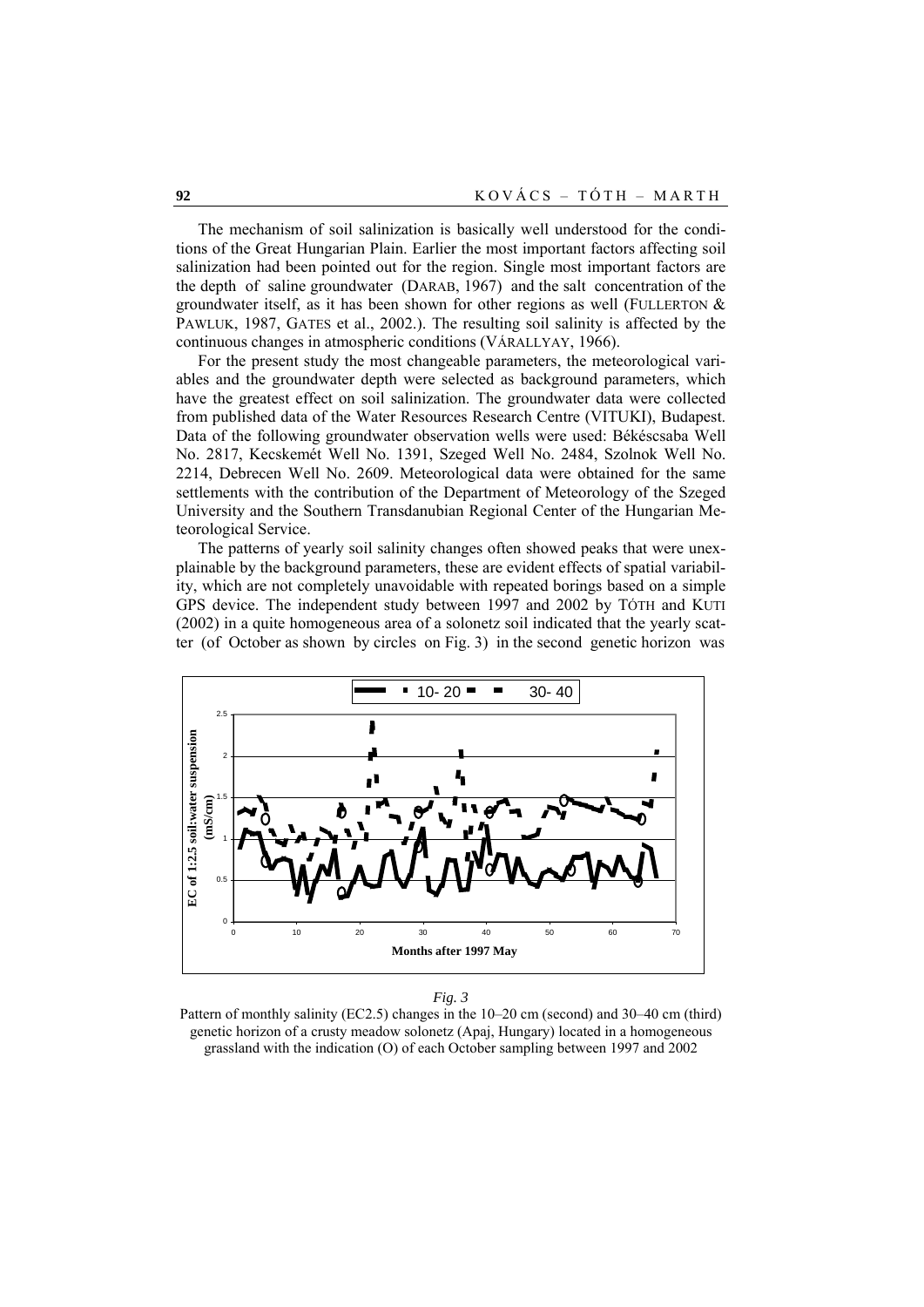between  $-65\%$  and  $+15\%$ , and in the third horizon between  $+6\%$  and  $-6\%$  (!) as compared to the first year (Fig. 3). A greater fluctuation was observed for the monitored points than in the case of our independent study.

For quantitatively treating the data eight temporal patterns of yearly soil salinity changes were determined based on the second and third genetic horizon, as shown in Table 1: pattern "Λ" meaning a peak in one of the middle years, pattern "M" corresponds to fluctuations with two "highs" with one "low" between, just like pat-



Peaky "W" (A) and continuous decreasing " $\mathcal{P}$ " (B) pattern of yearly soil salinity changes

terns "N" and "W" (Fig. 4A). Pattern "\" corresponds to continuous decrease (Fig. 4B), pattern "-" to stagnating, and pattern "/" to continuous increase in salinity during the studied period.

The analysis of the association between the patterns of yearly soil salinity changes and other qualitative variables was carried out using Correspondence Analysis (BENZECRI, 1992), which is an exploratory technique having no assumption on the distribution of the variables.

# **Results and Discussion**

There were great differences in the average temperature (Fig. 5A) and sums of precipitation (Fig. 5B.) between the years. Very dry and wet years and cooler and warmer years followed each other.

Differences were also found between the pattern of groundwater level changes measured in the observation wells, as shown by Fig. 6. The depth of the groundwater level fluctuated in the range considered as the "critical level" of groundwater for causing salt accumulation in the soils. During the dry years the groundwater level stagnated or decreased, but in the wet years a rise occurred in the groundwater level, the largest ones at Kecskemét and Szeged. The correlation between all combinations of the variables of groundwater level, irradiation, mean temperature and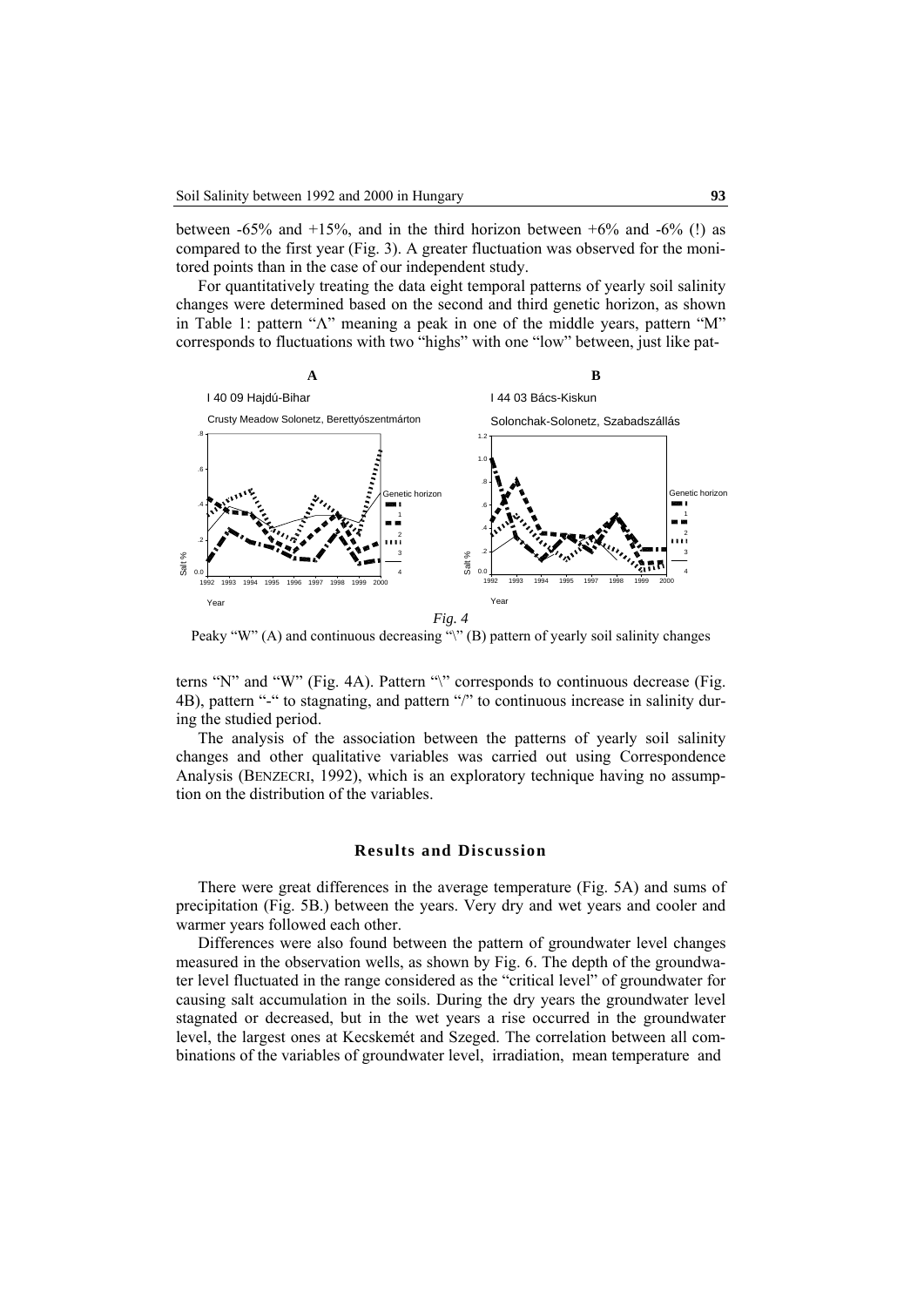

*Fig. 5* 

Yearly mean temperature (A) and sum of precipitation (B) during the studied years (1992– 2000) at Szolnok, in the centre of the Great Hungarian Plain



*Fig. 6*  Change in groundwater level at the observation stations during the studied years (1992–2000)

precipitation were as expected and statistically significant at 0.01 level (data not given), which indicates the strong meteorological control of shallow groundwater level.

Fig. 7 illustrates the distribution of the different patterns of yearly soil salinity changes. Although some tendencies are visible, it is difficult to make a quantitative assessment of the distributions. Correspondence analysis established a weak correlation between the pattern of salinity and groundwater stations. The biplot given on Fig. 8 demonstrates nevertheless that the decreasing ("\") yearly salinity pattern is characteristic in the region around Kecskemét, while the increasing ("/") yearly sal-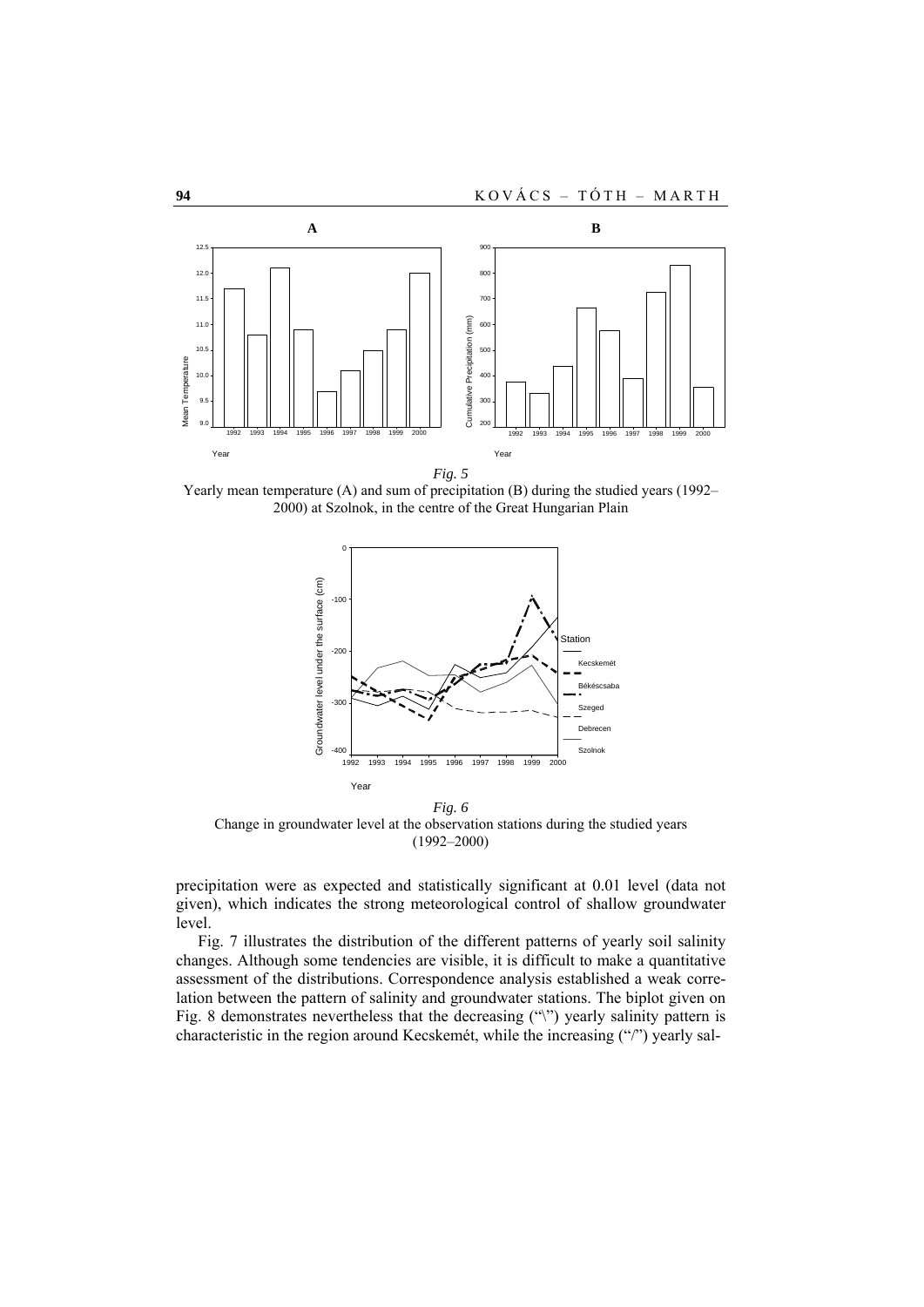

*Fig. 7*  Distribution of the patterns of yearly soil salinity changes over the Great Hungarian Plain.

inity pattern is found mainly around Békéscsaba. Most of the other areas have fluctuating or stagnant patterns of yearly salinity changes.

The association of soil types with the pattern of yearly soil salinity changes (Table 2) was also weak. What was remarkable is that the increasing pattern "/" is most characteristic in the solonetzic meadow soil type.



*Fig. 8*  Biplot correspondence map of groundwater observation stations and patterns of yearly soil salinity changes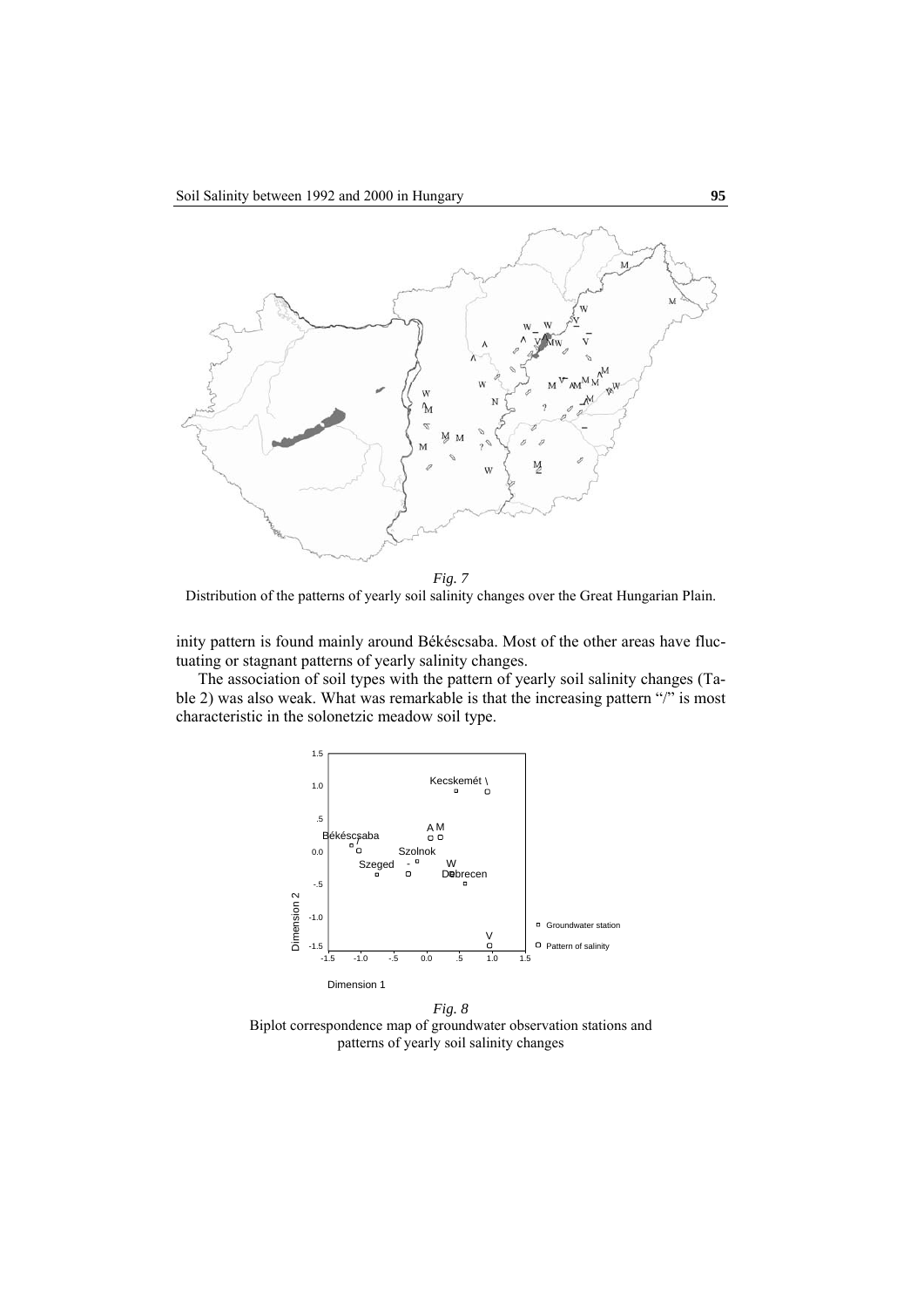|            | Margin<br>Active                                    | $\overline{a}$ | ∞ | 8 | $\overline{1}$ | v<br>٦ | ∞                | $\overline{a}$ | $\mathcal{S}$    |
|------------|-----------------------------------------------------|----------------|---|---|----------------|--------|------------------|----------------|------------------|
|            | turning into steppe<br>Meadow solonetz<br>formation |                |   |   |                |        |                  |                |                  |
|            | meadow soil<br>solonetzic<br>Strongly               |                |   |   |                | 2      | 3                | $\circ$        | 25               |
| Soil type  | meadow soil<br>Solonetzic                           |                |   |   |                |        |                  |                |                  |
|            | Solonchak                                           |                |   |   |                |        |                  |                | $\mathrel{\sim}$ |
|            | Solonchak-<br>solonetz                              |                |   |   |                |        |                  |                | t                |
|            | Solod                                               |                |   |   |                |        |                  |                |                  |
|            | Meadow<br>solonetz                                  |                |   |   |                |        | $\mathrel{\sim}$ |                | ७                |
| Pattern of | yearly soil<br>salinity<br>change                   |                |   |   |                |        | $\prec$          | $\geq$         | Margin<br>Active |

| ٦<br>i<br>E | てんきょう こうじょう<br>$\frac{1}{2}$<br>The Charles Care Care is<br>Į<br>i<br>i<br>֦֦֪֦֪֦֪֦֚֚֚֝֝֬֝֬֝֝֬֝֝֬֝֝֬֝֓֝֬֝֓֝֬֝<br>i<br>$\frac{1}{2}$<br>،<br>ا<br>i<br>i<br>$\frac{1}{2}$ | cccc<br>í<br>$\frac{1}{2}$<br>י<br>יוימודי<br>・くり<br>.<br>ک<br>::: |
|-------------|--------------------------------------------------------------------------------------------------------------------------------------------------------------------------|--------------------------------------------------------------------|
|-------------|--------------------------------------------------------------------------------------------------------------------------------------------------------------------------|--------------------------------------------------------------------|

*Kemarks*: Pattern of yearly soil salinity change: Pattern "V" corresponds to continuous decrease, "-" to stagnating, and "/" to continuous<br>increase in salinity during the studied period. The letters' main form shows the p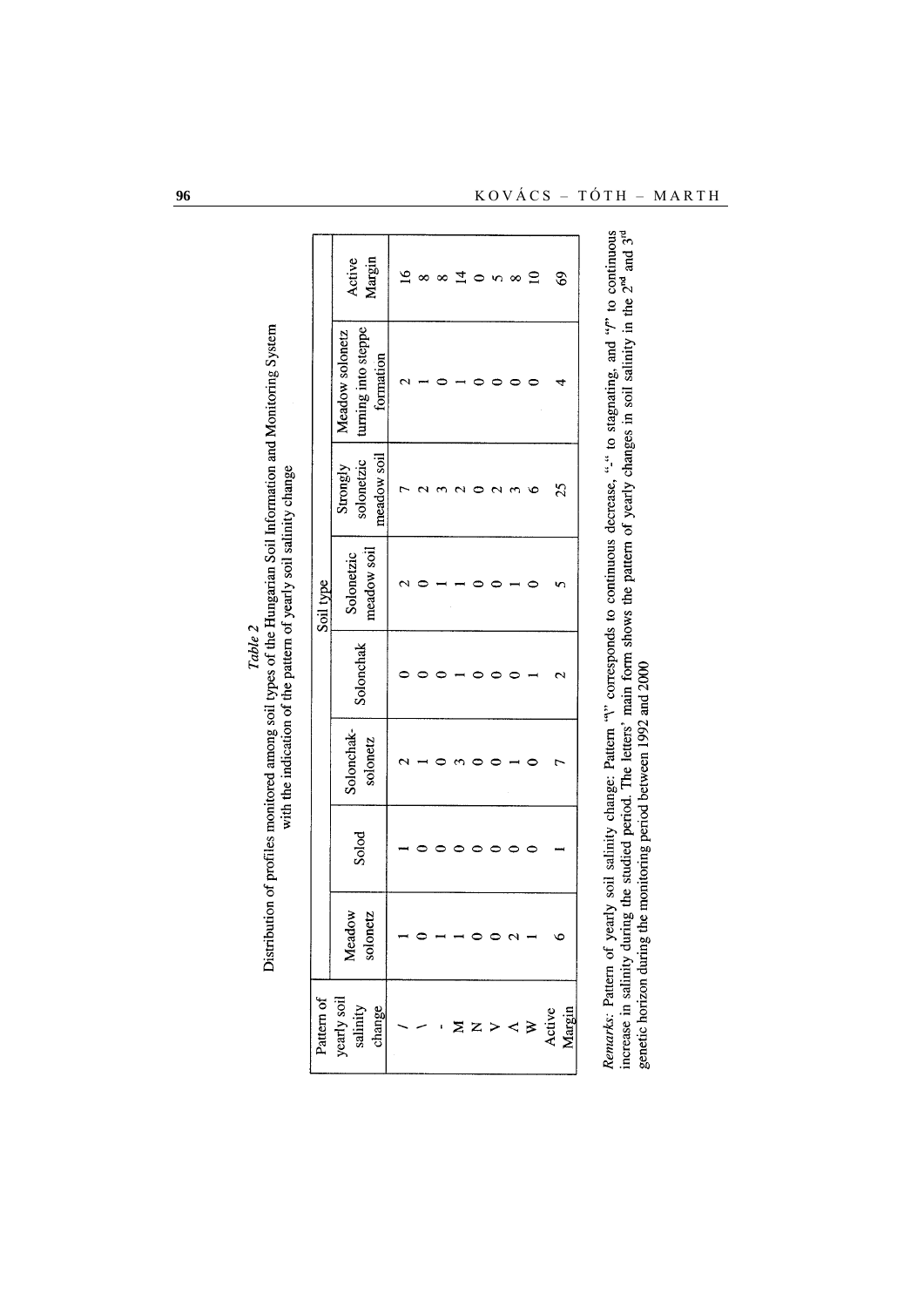As a final remark, it should be admitted that in the curves (such as shown by Fig. 4) additional scatter occur as compared to Fig. 3, which is due to the varying number of points sampled in the different years' field campaign. Furthermore, it cannot be disregarded that the distance from the meteorological stations and groundwater observation wells decreased the correlation with the salinity. These facts must be considered when deciding the optimal set of predictive variables for salinity changes.

### **Summary**

The statistical analysis of salinity data from samples collected yearly from genetic soil horizons of 69 points of the Hungarian Soil Information and Monitoring System between 1992 and 2000 showed changes in time. There is a strong atmospheric control over the groundwater level and the resulting soil salinity. Weak statistical association was established between either the pattern of yearly soil salinity changes in the second (10–20 cm) and third (30–40 cm) genetic horizon and the groundwater observation stations or the soil types. In the area of Kecskemét there was a tendency of decreasing soil salinity patterns, while around Békéscsaba a tendency of increasing soil salinity patterns, as illustrated by the correspondence biplot.

Regarding soil types, the solonetzic meadow soil showed a tendency of increasing salinity. It was concluded that the statistical analyses of the monitored data must be carefully planned in order to provide the optimal background data as independent data from all those available to accompany the monitored soil data as dependent variable.

The presented work was supported by the Hungarian National Scientific Research Fund (OTKA, T37731) and by the National Research and Development Programme under OM-4/015/2004 NKFP and GVOP (AKF) – 2004 – 3.1.1 grants.

**Key words:** salinity, monitoring, genetic soil horizon, correlation, temporal change

### **References**

BENZECRI, J. P., 1992. Correspondence Analysis Handbook. Dunod. Paris.

- DARAB, K., 1967. Remarks to the article of H. Franz "Data on the Quaternary stratigraphy and the formation of salt-affected soils in Hortobágy and its neighbourhood". (In Hungarian) Agrokémia és Talajtan. **16.** 459–468.
- FULLERTON, S. & PAWLUK, S., 1987. The role of seasonal salt and water fluxes in the genesis of solonetzic B horizons. Canadian Journal of Soil Science. **67.** 719–730.
- GATES, T. K. et al., 2002. Monitoring and modeling flow and salt transport in a salinitythreatened irrigated valley. Journal of Irrigation and Drainage Engineering. **128.** 87–99.